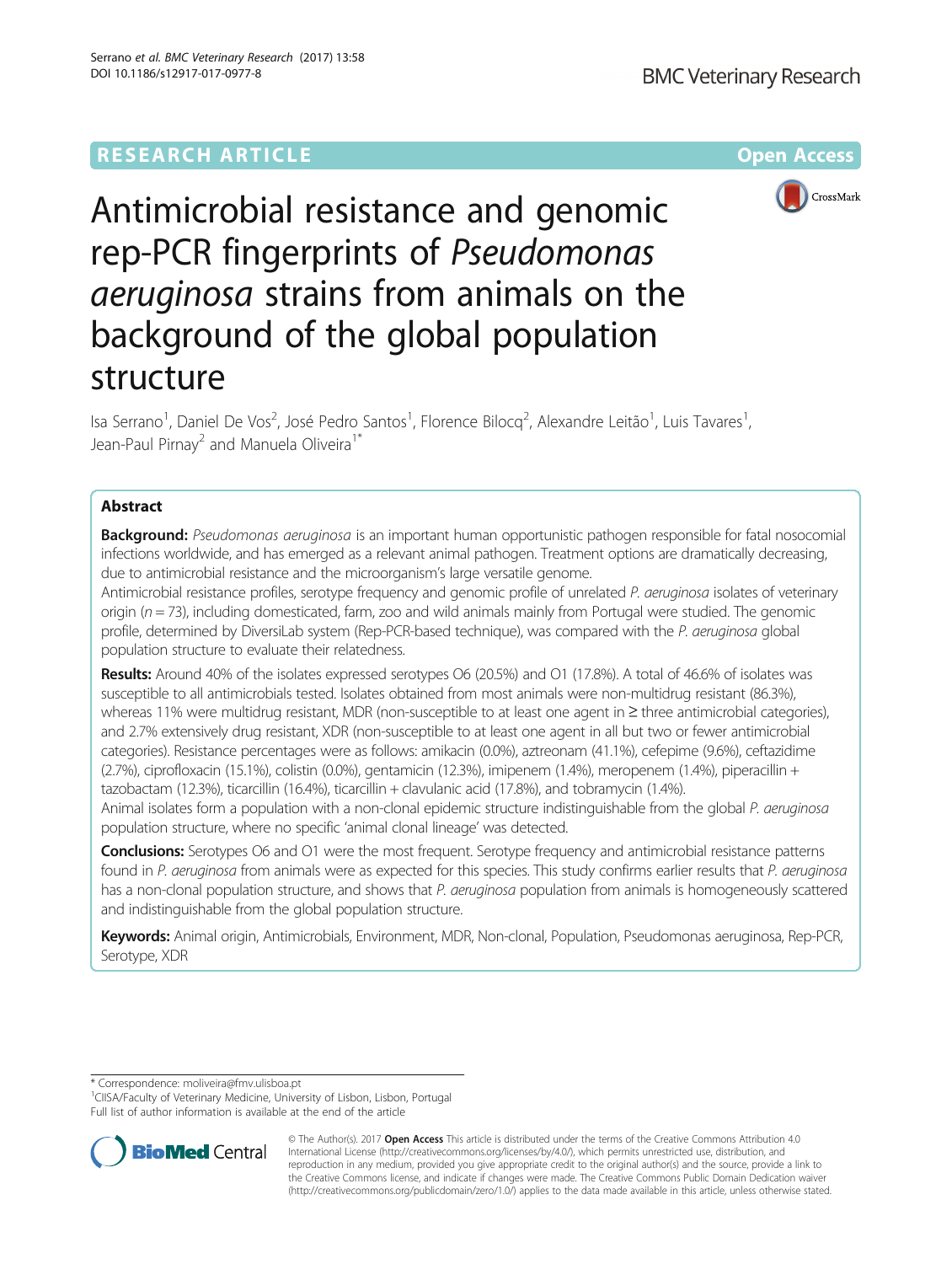### Background

Pseudomonas aeruginosa is an infectious bacterial species, with a world-wide dispersion, capable to infect and promote disease in different tissues [\[1\]](#page-6-0), and responsible for remarkable morbidity and mortality rates in humans [\[2\]](#page-6-0).

P. aeruginosa is a ubiquitous bacterial species, with an exceptional capacity to adapt to different aquatic and terrestrial ecological niches [\[3](#page-6-0), [4](#page-6-0)]. Its high adaptability is in part explainable by its metabolic versatility [[4](#page-6-0)–[6](#page-6-0)]. This opportunistic bacterium migrates from its natural environment, colonizing and infecting a wide range of organisms [[5, 6\]](#page-6-0), including plants [\[7\]](#page-6-0) and different animals, such as fruit flies [[8\]](#page-6-0), waxmoth [\[9](#page-6-0)], zebrafish [[10\]](#page-6-0) and mammals [[11](#page-6-0), [12](#page-6-0)].

In veterinary medicine, P. aeruginosa is responsible for a large variety of infections such as ocular infections [[13\]](#page-6-0), mastitis [[14](#page-6-0), [15\]](#page-6-0), discospondylitis [[16\]](#page-6-0), otitis [[17, 18\]](#page-6-0), pyoderma [\[19](#page-6-0)], ulcerative keratitis [\[20](#page-6-0)], urinary tract infections [[21\]](#page-6-0) and incision, joint, invasive device and wound infections [\[22](#page-6-0)]. The most imminent problems are otitis externa in dogs, mastitis in cattle, dermatitis in rabbits and fleece rot in sheep. However, the importance of animal infections caused by P. aeruginosa has been disregarded due to the low detection of animal clinical cases [\[23](#page-6-0)].

Overall, infections caused by P. aeruginosa are hard to treat because this bacterium shows intrinsic and acquired resistance to different antimicrobial compounds [[6\]](#page-6-0). It has been argued that the presence of specific outer membrane proteins involved in efflux transport systems or affecting cell permeability may explain the intrinsic resistance of P. aeruginosa to antimicrobials [[24](#page-6-0)–[26](#page-6-0)]. P. aeruginosa strains are also able to express a wide variety of acquired resistance mechanisms, including the production of β-lactamases and carbapenemases [\[14](#page-6-0)], mainly due to mutations in chromosomal resistance genes or acquisition of resistance genes from other bacteria through plasmids [\[18](#page-6-0)]. Moreover, resistance transmission from humans to animals has been acknowledged [[27, 28\]](#page-6-0).

Different studies have been consensual about the fact that P. aeruginosa clinical isolates are indistinguishable from the ones from the environment, either genotypically, chemotaxonomically, or functionally [[5](#page-6-0), [29, 30](#page-6-0)]. In order to understand the global population structure, clinical and environmental isolates collected around the world were recently analyzed [[4, 5\]](#page-6-0). Authors concluded that P. aeruginosa has an epidemic population structure, which is non-clonal. There are no specific P. aeruginosa clones related with specific diseases, habitat or animal species [\[5](#page-6-0), [23](#page-6-0)].

The objective of this study was to characterize the antimicrobial resistance patterns, serotype frequency, and genomic profile of a collection of P. aeruginosa isolates from a wide variety of animal species with different kinds of infections, from different geographic regions of Portugal. A rapid and accurate genotyping method based on Rep-PCR, the DiversiLab system, was used and the genomic profile was then compared with the *P. aeruginosa* global population structure to evaluate their relatedness.

### **Methods**

### P. aeruginosa isolates

In this study, a total of 73 P. aeruginosa isolates were used, belonging to a collection of animal isolates from the Faculty of Veterinary Medicine, Technical University of Lisbon (Additional file [1](#page-5-0): Table S1). Isolates were collected from 2003–2012 in different geographic regions of Portugal, except for one sea turtle isolate sampled in Principe Island in the Gulf of Guinea. Our batch included 50 isolates from pets  $\lceil \log (n = 39) \rceil$ , cat  $(n = 5)$ , parrot  $(n = 4)$ , turtle  $(n = 2)$ ], 15 from farm animals [horse (*n* = 6), cow (*n* = 5), sheep (*n* = 2), pig (*n* = 1), goat  $(n = 1)$ ], 7 from zoo animals [seal  $(n = 1)$ , dolphin  $(n = 2)$ , kangaroo ( $n = 2$ ), tamarind ( $n = 2$ ) and one from a wild free-living sea turtle.

Bacteria were isolated on Columbia blood agar (COS, BioMérieux, Marcy-l'Etoile, France), identified through their morphologic characteristics and biochemical profile (API 20 NE, BioMérieux, Marcy-l'Etoile, France) and kept frozen at -80 °C until further processing. P. aeruginosa control strain ATCC 27853 was used in this study.

### Molecular identification

Species identification of the isolates was confirmed using a previously described PCR assay targeting the P. aerugi-nosa species-specific oprI and oprL genes [[24\]](#page-6-0).

### **Serotyping**

Isolates were grown overnight on Luria-Bertani agar medium (Gibco-BRL-Life Technologies, Brussels, Belgium) at 37 °C, after which were serotyped by slide agglutination according to the International Antigenic Typing Scheme (IATS) for P. aeruginosa [\[31](#page-6-0)], using a panel of 16 type O monovalent antisera (Bio-Rad, Temse, Belgium). Four antisera pools, each containing four antisera, were also used: pool A (O1, O3, O4, O6); pool E (O2, O5, O15, O16); pool C (O9, O10, O13, O14); and pool F (O7, O8, O11, O12).

### Antimicrobial resistance

Antimicrobial resistance studies were performed by using the Vitek 2 system (BioMerieux, Marcy-l'Etoile, France) in accordance with the manufacturer's instructions. P. aeruginosa ATCC 27853 was included as control strain. The following antimicrobials were tested: amikacin, aztreonam, cefepime, ceftazidime, ciprofloxacin, colistin, gentamicin, imipenem, meropenem, piperacillin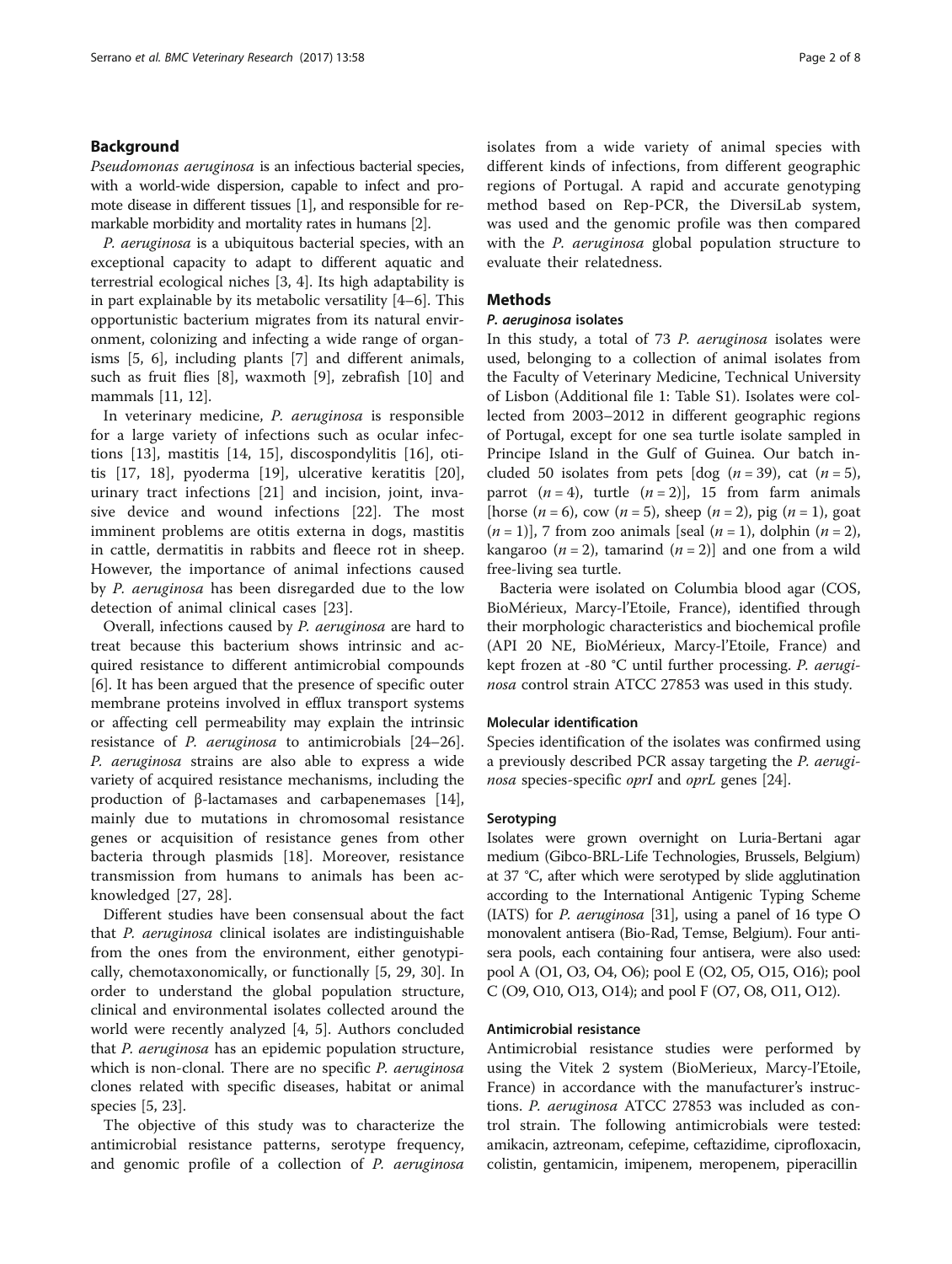<span id="page-2-0"></span>+ tazobactam, ticarcillin, ticarcillin + clavulanic acid, and tobramycin. Antimicrobial resistance phenotypes, represented by the minimum inhibitory concentrations (MICs) were interpreted according to CLSI guidelines: CLSI, Performance Standards for Antimicrobial Disk and Dilution Susceptibility Tests for Bacteria Isolated From Animals [[32](#page-6-0)]. The breakpoints of aztreonam, cefepime, ceftazidime, ciprofloxacin, colistin, meropenem, piperacillin + tazobactam, and tobramycin were not defined at the above CLSI, so their MICs were interpreted using: CLSI Performance Standards for Antimicrobial Susceptibility Testing [\[33\]](#page-6-0).

#### Rep-PCR genotyping

DiversiLab system (rep-PCR) was used for isolates genotyping. P. aeruginosa DNA was extracted using the UltraCleanTM Microbial DNA Isolation Kit (Mo Bio Laboratories Inc., Solana Beach, CA) according to the manufacturer's instructions. DNA quantification was measured using a NanoDrop ND-1000 spectrophotometer (NanoDrop Technologies, Wilmington, DE, USA). Then, rep-PCR was performed using PTC 200 thermocycler and Pseudomonas fingerprinting kit (Bacterial Barcodes, bioMe´rieux, Athens, GA, USA) in a total reaction volume of 25 μl. The reaction mixture consisted of 18 μl of rep-PCR MM1, 2.5 μl of Gene Amp 10X, 2 μl of primer Mix, 0.5 μl of AmpliTaq DNA polymerase (Applied Biosystems, Foster City, CA, USA) and 2 μl of genomic DNA (25–50 ng/ml). Thermal conditions were as follows: initial denaturation step at 94 °C for 2 min, 35 cycles including denaturation at 94 °C for 30 s, annealing at 50 °C for 30 s and extension at 70 °C for 90 s, followed by a final extension step at 70 °C for 3 min.

PCR products were analyzed using the Agilent 2100 BioAnalyzer (Agilent Technologies, Santa Clara, CA, USA). Then, the amplified fragments (sizes from 100– 1000 bp) were electrophoretically separated using a microfiluidic labchip. In order to monitor reproducibility, the P. aeruginosa ATCC 27853 reference strain was used as a control in each PCR reaction and in each chip. Electropherograms were downloaded and automatically analyzed by the DiversiLab software (version 3.4) (BioMerieux, Brussels, Belgium). All fingerprint patterns were normalized, then, the Pearson correlation coefficient was used in order to calculate the distance matrices among all samples. Based on UPGMA and multidimensional scaling, the DiversiLab software created a customized report presenting a dendrogram, electropherograms, virtual gel images and scatter plots. Relatedness among isolates was deduced as previously described [[34](#page-6-0)]: isolates showing similarity levels above 95% were considered as linked, while isolates with similarity levels below 95% were considered as different. Closely related isolates differing by a maximum of two band classes were collapsed into one node.

### Results

### Molecular identification and serotype distribution

Both target genes used in rep-PCR (oprI and oprL) were detected in all 73 P. aeruginosa isolates tested, confirming their identification as Pseudomonas aeruginosa. Isolates were serotyped, being observed that most isolates belonged to serotypes O6 (20.5%), O1 (17.8%), O11 (9.6%), O3 (5.5%) and O9 (5.5%) (Table 1). Isolates belonging to serotypes O4, O10, O15 and O12 were also detected, but at a lower percentage. PA isolates (strains that polyagglutinate in pools E  $(O2 + O5 + O15 + O16)$ and F (O7, O8, O11, O12), but not in the individual antisera) were 12.3%. Nine isolates (12.3%) were classified as NT/NA: NT (Non Typeable strains which are polyagglutinating), NA (strains that do Not Agglutinate in any pool or individual antiserum) (Table 1).

### Antimicrobial resistance

A total of 46,6% of isolates was susceptible to all antimicrobials tested. Table [2](#page-3-0) summarizes the frequency of resistant isolates for all antimicrobials tested, where intermediate isolates are also classified as resistant (lowlevel resistance). Resistance to aztreonam (41.1%) was the highest. Resistance to ciprofloxacin (15.1%), piperacillin + tazobactam (12.3%), ticarcillin (16.4%) and ticarcillin + clavulanic acid (17.2%), was between 10% and 20%. Resistance was lowest for cefepime (9.6%), ceftazidime (2.7%), imipenem (1.4%), gentamicin (12.3%), meropenem (1.4%), and tobramycin (1.4%). All isolates were susceptible to amikacin and to colistin (Table [2](#page-3-0)).

The number of isolates with high-level resistance is higher than the number of isolates with low-level resistance (intermediate) (Table [2](#page-3-0)).

Table 1 Serotype percentage of P. aeruginosa animal isolates  $(n = 73)$ 

| Serotype | Number         | Percentage |  |  |
|----------|----------------|------------|--|--|
| O6       | 15             | 20.5       |  |  |
| 01       | 13             | 17.8       |  |  |
| PA       | 9              | 12.3       |  |  |
| NT/NA    | 9              | 12.3       |  |  |
| 011      | 7              | 9.6        |  |  |
| O3       | 4              | 5.5        |  |  |
| Ο9       | 4              | 5.5        |  |  |
| 04       | 3              | 4.1        |  |  |
| O10      | 3              | 4.1        |  |  |
| 015      | 3              | 4.1        |  |  |
| 012      | $\overline{2}$ | 2.7        |  |  |

Serotypes with a percentage of more than 5% are expressed in boldface NT, Non Typeable strains which are polyagglutinating; PA, strains that PolyAgglutinate in pools E (O2 + O5 + O15 + O16) and F (O7, O8, O11, O12), but not in the individual antisera; NA, strains that do Not Agglutinate in any pool or individual antiserum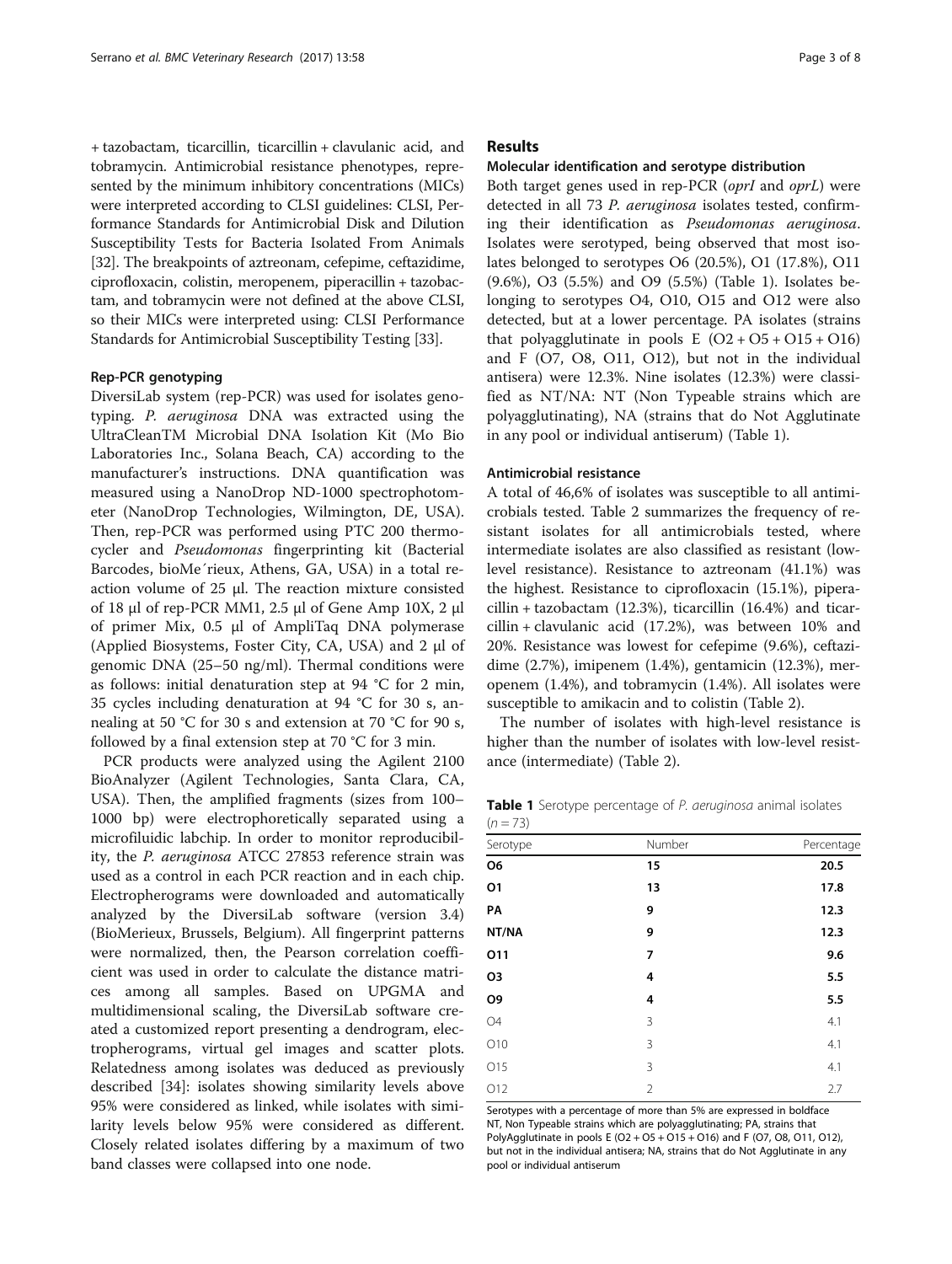<span id="page-3-0"></span>**Table 2** Antimicrobial resistance of *P. aeruginosa* isolates ( $n = 73$ )

|                                  | MIC breakpoint<br>$(\mu q/mL)$ | Resistance % (n)  |           |           |
|----------------------------------|--------------------------------|-------------------|-----------|-----------|
| Antimicrobials                   |                                | High <sup>a</sup> | Lowb      | Total     |
| Amikacin                         | $≤16 - ≥64$                    | 0.0               | 0.0       | 0.0       |
| Aztreonam                        | $≤8 - ≥32$                     | 15.1(11)          | 26.0 (19) | 41.1 (30) |
| Cefepime                         | $≤8 - ≥32$                     | 0.0               | 9.6(7)    | 9.6(7)    |
| Ceftazidime                      | $≤8 - ≥32$                     | 0.0               | 2.7(2)    | 2.7(2)    |
| Ciprofloxacin                    | $\leq$ 1 - $\geq$ 4            | 15.1(11)          | 0.0       | 15.1(11)  |
| Colistin                         | $\leq$ 2 - $\geq$ 8            | 0.0               | 0.0       | 0.0       |
| Gentamicin                       | $54 - 216$                     | 2.7(2)            | 9.6(7)    | 12.3(9)   |
| Imipenem                         | $54 - 216$                     | 1.4(1)            | 0.0       | 1.4(1)    |
| Meropenem                        | $\leq$ 2 - $\geq$ 8            | 1.4(1)            | 0.0       | 1.4(1)    |
| Piperacillin +<br>tazobactam     | $≤16/4 - ≥128/4$               | 1.4(1)            | 11.0(8)   | 12.3(9)   |
| Ticarcillin                      | $≤64 - ≥128$                   | 16.4(12)          | 0.0       | 16.4 (12) |
| Ticarcillin + clavulanic<br>acid | $≤64/2 - ≥128/2$               | 17.8 (13)         | 0.0       | 17.8 (13) |
| Tobramycin                       | $54 - 216$                     | 1.4(1)            | 0.0       | 1.4(1)    |
|                                  | ь.                             |                   |           |           |

<sup>a</sup>High, high-level resistant; <sup>b</sup>Low, low-level resistant (Intermediate)

The distribution of antimicrobial resistance per serotype was as follows: serotype O1 isolates were resistant to aztreonam (46.2%), cefepime (7.7%), ciprofloxacin (7.7%), gentamicin (7.7%), piperacillin + tazobactam  $(15.4\%)$ , ticarcillin  $(15.4\%)$ , and ticarcillin + clavulanic acid (15.4%); serotype O6 isolates were resistant to aztreonam (26.7%), ciprofloxacin (20.0%), gentamicin (6.7%), ticarcillin (13.3%), and ticarcillin + clavulanic acid (13.3%). These two serotypes, representing 38% of animal isolates, are in accordance to the total results, except the fact that serotype O6 was fully susceptible to the two cephalosporins tested, whereas the total resistance for cephalosporins was 2.7% (ceftazidime) and 9.6% (cefepime).

Multidrug resistant (MDR) isolates are non-susceptible to at least one agent in  $\geq$  three antimicrobial categories, and extensively drug resistant (XDR) isolates nonsusceptible to at least one agent in all but two or fewer antimicrobial categories [[35](#page-6-0)]. According to Magiorakos AP et al., 2012 [[33](#page-6-0)], ticarcillin is not used to define MDR and XDR isolates, thus it was not used to define MDR and XDR isolates in this study. Isolates obtained from most animals were non-multidrug resistant (nor MDR, nor XDR) (86.3%). Only 2.7% of the isolates were XDR and 11.0% were MDR.

MDR was found in isolates belonging to serotypes O1, O6, O11, O15, and to PA and NT isolates. MDR profiles observed were as follows: aztreonam / ciprofloxacin / ticarcillin + clavulanic acid (3/8) aztreonam / cefepime / ticarcillin + clavulanic acid / piperacillin + tazobactam  $(1/8)$ , aztreonam / ceftazidime / ticarcillin + clavulanic acid / piperacillin + tazobactam  $(1/8)$ , aztreonam / ciprofloxacin / gentamicin / ticarcillin + clavulanic acid (1/8), aztreonam / cefepime / gentamicin / ticarcillin + clavulanic acid / piperacillin + tazobactam (1/8), aztreonam / cefepime / ciprofloxacin / ticarcillin + clavulanic acid / piperacillin + tazobactam (1/8).

The two XDR isolates were obtained only from dogs. One isolate expressed serotype O12 and was susceptible to only one antimicrobial category (polymyxin) and nonsusceptible to at least one agent in all other antimicrobial categories (including aminoglycosides, as it was non-susceptible to gentamicin). The other XDR isolate, was a PA isolate fully susceptible to two antimicrobial categories (carbapenems and polymyxin) and nonsusceptible to at least one agent in all other antimicrobial categories (including cephalosporins, as it was non-susceptible to cefepime, and aminoglycosides, as it was non-susceptible to gentamicin).

### Genotyping

Fully automated rep-PCR (DiversiLab system) was used as a rapid method to genetically analyze the population structure of P. aeruginosa. The total genome profile was determined by rep-PCR and combined with former data from clinical (animal and human) and environmental P. aeruginosa isolates collected across the world, previously studied through a polyphasic approach consisting of three outer membrane (lipo)protein gene sequences (oprI, oprL and oprD), amplified fragment length polymorphism, serotype and pyoverdine type [\[4](#page-6-0)].

Genotyping with rep-PCR did not show any animal specific cluster, as showed in Fig [1](#page-4-0). The dendrogram included a total of 151 P. aeruginosa isolates: 73 from this study, and 5 isolates which were not fully characterized from animals collected in Portugal (these 78 are delineated in blue), and 73 P. aeruginosa isolates from clinic (animal and human) and environmental samples from a previous study [\[4](#page-6-0)]. Considering a similarity of ≥80% clusters obtained included isolates from all origins: animal, human and environmental (Fig. [1\)](#page-4-0). In fact, all animal isolates from this study, including the 78 animal clinical isolates collected from 2003–2012 in Portugal and the one sea turtle isolate sampled in the Gulf of Guinea, were homogeneously scattered in the global P. aeruginosa population structure previously depicted by Pirnay et al., (2002) [[4\]](#page-6-0).

### **Discussion**

Rep-PCR is a rapid method for bacterial genome fingerprinting, based on highly conserved repetitive sequence elements [repetitive extragenic palindromic (REP) sequence] within bacterial genomes, which are amplified by PCR, allowing the analyses of strain-specific patterns [[36\]](#page-6-0). DiversiLab system used in our study is more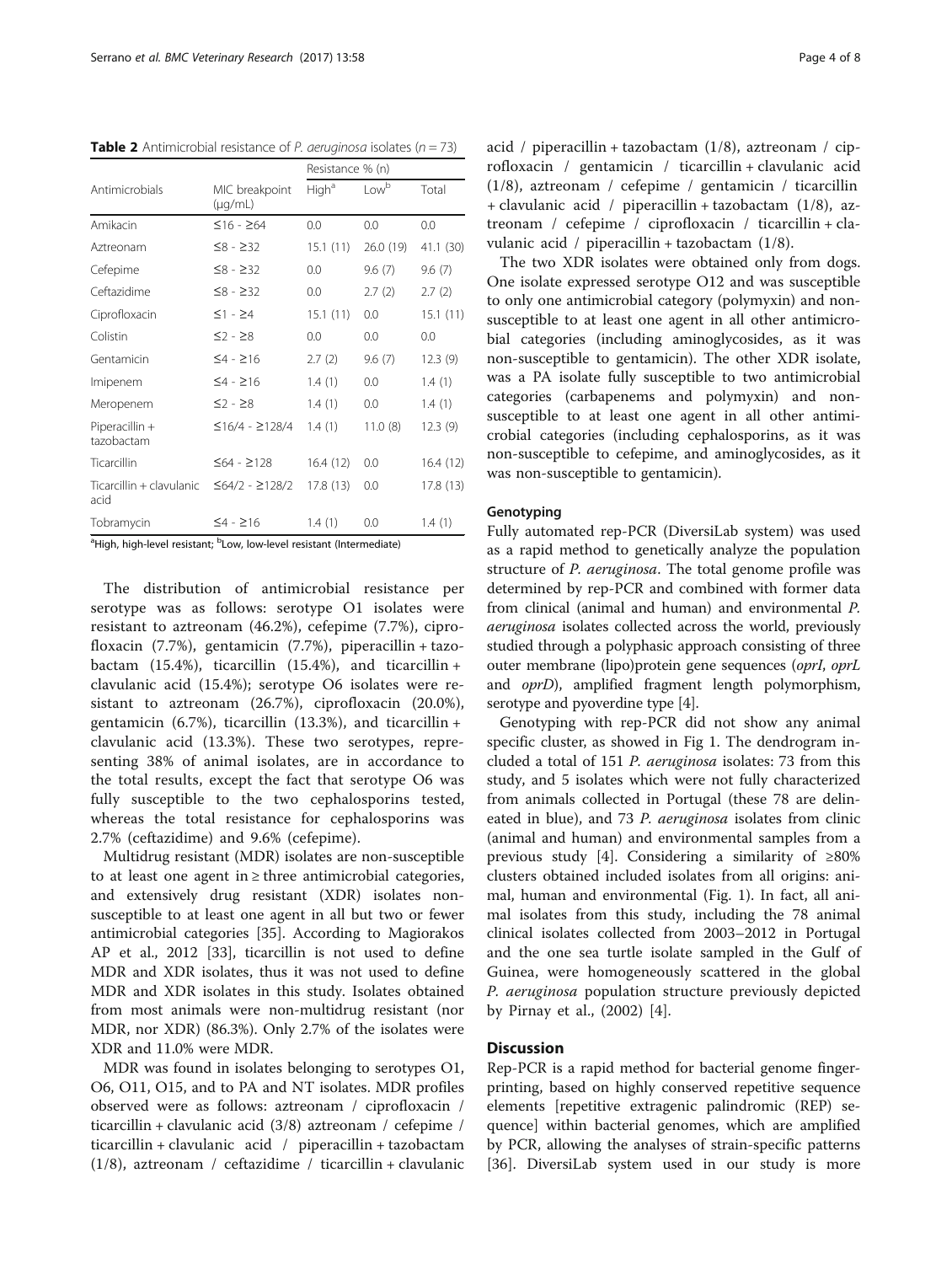<span id="page-4-0"></span>

Fig. 1 Normalized rep-PCR patterns and dendrogram for a total of 151 P. aeruginosa isolates: 73 P. aeruginosa isolates of this study plus 5 animal isolates not fully characterized (all delineated in blue), and 73 P. aeruginosa isolates from clinic (animal and human) and environmental origin from a previous study [\[4\]](#page-6-0). DiversiLab dendrogram based on UPGMA and Pearson correlation coefficient. Percentages of similarity are shown below the dendrogram

reproducible than standard rep-PCR method, as the analysis is fully automated [\[37\]](#page-6-0).

Multilocus sequence typing (MLST) is a strain-typing system that focuses exclusively on seven conserved housekeeping genes. The analysis of these genes, less likely to undergo horizontal gene transfer because of selective neutrality, provides a more accurate imprint of the recombination effect [[5, 38](#page-6-0)]. The combination of alleles at the seven loci provided an allelic profile, or sequence type (ST). The relatedness between isolates is determined through a dendrogram from the matrix of pairwise differences between STs [[39\]](#page-6-0). These data can be used in different aspects of evolutionary biology, whether to understand the evolution of genetic lineages or to estimate the relative contribution of recombination and single mutations in bacterial species [[40\]](#page-6-0). MLST is therefore suitable for phylogenetic analysis enabling to track the global clonal history of the species with high accuracy [[38\]](#page-6-0). Another advantage of MLST is that sequence data are portable between laboratories enabling to compare data from different geographic areas [[40\]](#page-6-0).

Although MLST is highly informative, the genetic variation indexed by MLST accumulates slowly, being more useful for long term epidemiological studies [[39\]](#page-6-0). It has a limited resolution when applied to closely related stains [\[37](#page-6-0)]. On the other hand, DiversiLab is efficient to detect subtle genomic differences when applied to very closely related strains, being more useful for short term studies and outbreaks investigation [[37](#page-6-0)].

Although we did not perform MLST, DiversiLab system results allow concluding that all animal isolates from this study were homogeneously scattered in the global P. aeruginosa population structure (Fig. 1), confirming earlier results that P. aeruginosa has a nonclonal population structure [\[4](#page-6-0)].

Our results are in accordance with the previous study by Pirnay et al., (2002) [[4\]](#page-6-0), in which a total of 73 P. aeruginosa clinical and environmental isolates collected worldwide presented predominantly the following serotypes: O1 (12.3%), O6 (10.9%), O11 (15.1%). The only exception was for serotype O12, which was less frequent in our study (2.7% versus 9.6%) (Table [1](#page-2-0)) [[4\]](#page-6-0). Our results also agree with a recent study [\[41\]](#page-7-0), regarding *P. aeruginosa* isolates from nosocomial pneumonia cases from several hospitals located in different countries. In both studies, frequency of serotypes O6, O11, O1, O4, O12 and O15 was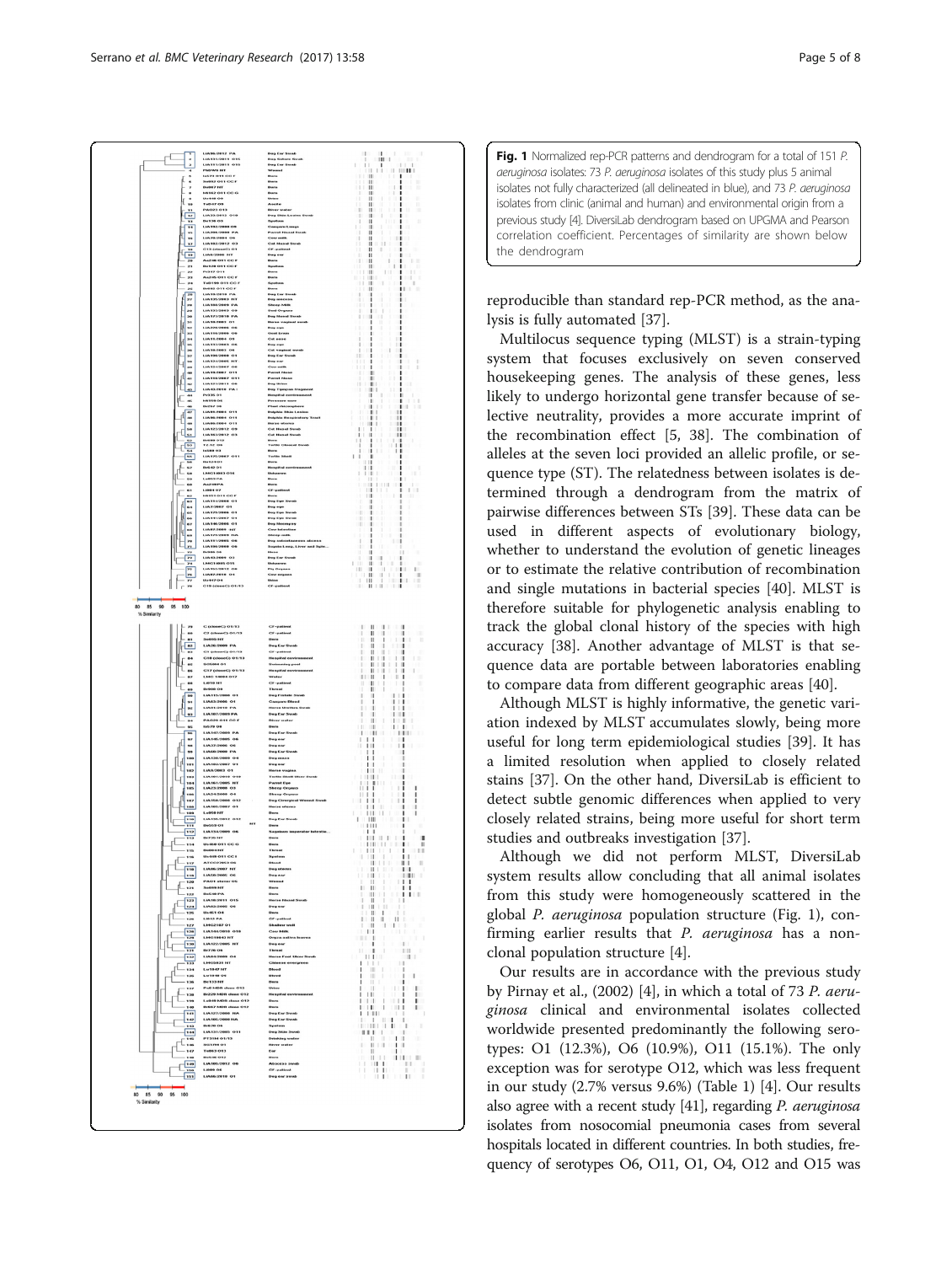<span id="page-5-0"></span>similar, as also observed for not typeable isolates. By the contrary, different results were observed regarding serotype O10 (4.1% versus 9.8%), and we were not able to detect serotypes O2, O7 and O8 (Table [1\)](#page-2-0).

P. aeruginosa is generally resistant against a wide spectrum of antimicrobial agents. Hence, only a few agents, including some extended-spectrum β-lactams, aminoglycosides, and fluoroquinolones are still effective [[42, 43\]](#page-7-0). Resistance patterns were typical for this species. Near 50% of isolates was susceptible to all antimicrobials tested (46.6%). As expected, the aminoglycosides, carbapenems, cephalosporins, and polymyxin studied had also low resistance levels, maximum 12.3% (Table [2](#page-3-0)), thus amikacin, cefepime, ceftazidime, colistin, gentamicin, imipenem, meropenem, and tobramycin are generally effective in animals. Of notice that carbapenems are critically important antimicrobials and should be reserved for human use. The latest European Medicines Agency report, published in October 2015, shows that sales of antimicrobials for use in animals in Europe fell by approximately 8% between 2011 and 2013. However, there are notably differences between countries: 11 countries have decreased the sales of veterinary antimicrobial agents, whereas 6 countries including Portugal increased [\[44](#page-7-0)]. The greater percentages of sales for foodproducing animals, including horses, in mg per population correction unit (mg/PCU), of the various veterinary antimicrobial classes, in Portugal, in 2013, were tetracyclines (39.2), penicillins (16.9), macrolides (12.4), polymyxins (10.1) [\[44\]](#page-7-0).

There was a high resistance rate among animal isolates tested against monobactam aztreonam (41.1%). Resistance rates of penicillins [ticarcillin (16.4%), ticarcillin + clavulanic acid (17.8%), piperacillin + tazobactam (12.3%)] and the fluoroquinolone ciprofloxacin (15.1%) were inferior to 20% (Table [2](#page-3-0)).

The higher resistance rates among those critical antimicrobials should most probably result from intrinsic antimicrobial resistance traits of P. aeruginosa, such as low cell wall permeability, and its capacity to express acquired resistance mechanisms [[14](#page-6-0)], and to a lesser degree to veterinary medicine antimicrobial consumption. It should be addressed that probably this collection of strains from animals are probably more resistant than in general, since often specimens are collected from chronic cases.

Near 14% of isolates were MDR and XDR (13.7%), pointing to the importance of the transmission of antimicrobial resistance genes in P. aeruginosa from animals. The antimicrobial resistance is a priority to FAO/ OIE/WHO under the concept "One Health". Is crucial to include an international perspective in any politics about antimicrobial resistance. To decrease antimicrobial resistance in veterinary isolates, it is important to continue to implement responsible-use campaigns, to raise awareness of the threat of antimicrobial resistance, and to restrict its use and targets [[44\]](#page-7-0). In the future, a safe and gradual implementation of alternatives to antimicrobials will be crucial to face antimicrobial resistance [[45](#page-7-0)].

Interestingly, the XDR isolate only susceptible to amikacin, colistin, and tobramycin, was isolated from a dog with an infected surgical wound and was serotyped as O12 which is a serotype associated with human XDR clonal-cluster [\[5](#page-6-0), [46](#page-7-0)]. Based on this observation, can one can speculate the possibility of resistance transmission from humans to animals [\[27](#page-6-0), [28](#page-6-0)].

### Conclusions

The reported data shows that serotype frequency and the resistance patterns of *P. aeruginosa* collected from animals were typical for this species. The intrinsic resistance mechanism of *P. aeruginosa* should explain the presence of multidrug profiles and the high resistance rates observed in some critical antimicrobials. This study confirms earlier results that P. aeruginosa has a non-clonal population structure, and demonstrates the similarity between environmental and clinical isolates from animals and humans. They are all part of the global P. aeruginosa population and form a non-clonal epidemic structure. No specific 'animal clonal lineage' could be detected.

### Additional file

[Additional file 1: Table S1.](dx.doi.org/10.1186/s12917-017-0977-8) Overview of the characteristics, serotyping and antimicrobial susceptibility of P. aeruginosa strains. (DOCX 30 kb)

#### Acknowledgments

The authors want to thank to the Interdisciplinary Research Center for Animal Health (CIISA), Faculty of Veterinary Medicine, University of Lisbon (FMV/UL), Portugal, Fundação para a Ciência e a Tecnologia (FCT), Portugal (Project UID/CVT/00276/2013), and to the Laboratory for Molecular and Cellular Technology, Queen Astrid Military Hospital, Brussels, Belgium, for supporting this work.

#### Funding

Fundação para a Ciência e a Tecnologia (FCT), Portugal (Project UID/CVT/ 00276/2013); Interdisciplinary Research Center for Animal Health (CIISA), Faculty of Veterinary Medicine, University of Lisbon (FMV/UL), Portugal; Laboratory for Molecular and Cellular Technology, Queen Astrid Military Hospital, Brussels, Belgium.

#### Availability of data and materials

All data generated or analyzed during this study are included in this published article [and its Additional file].

#### Authors' contributions

IS Analyzed the data and wrote the manuscript. MO conceived the study and participated in its coordination, helped to draft the manuscript. JPS carried out the phenotypic assays and the molecular genetic studies. FB carried out the phenotypic assays and the molecular genetic studies. AL helped to draft the manuscript. LT participated in the study design and coordination. JPP participated in results analysis and helped to draft the manuscript. DdV conceived the study and participated in its coordination, helped to draft the manuscript. All authors read and approved the final manuscript.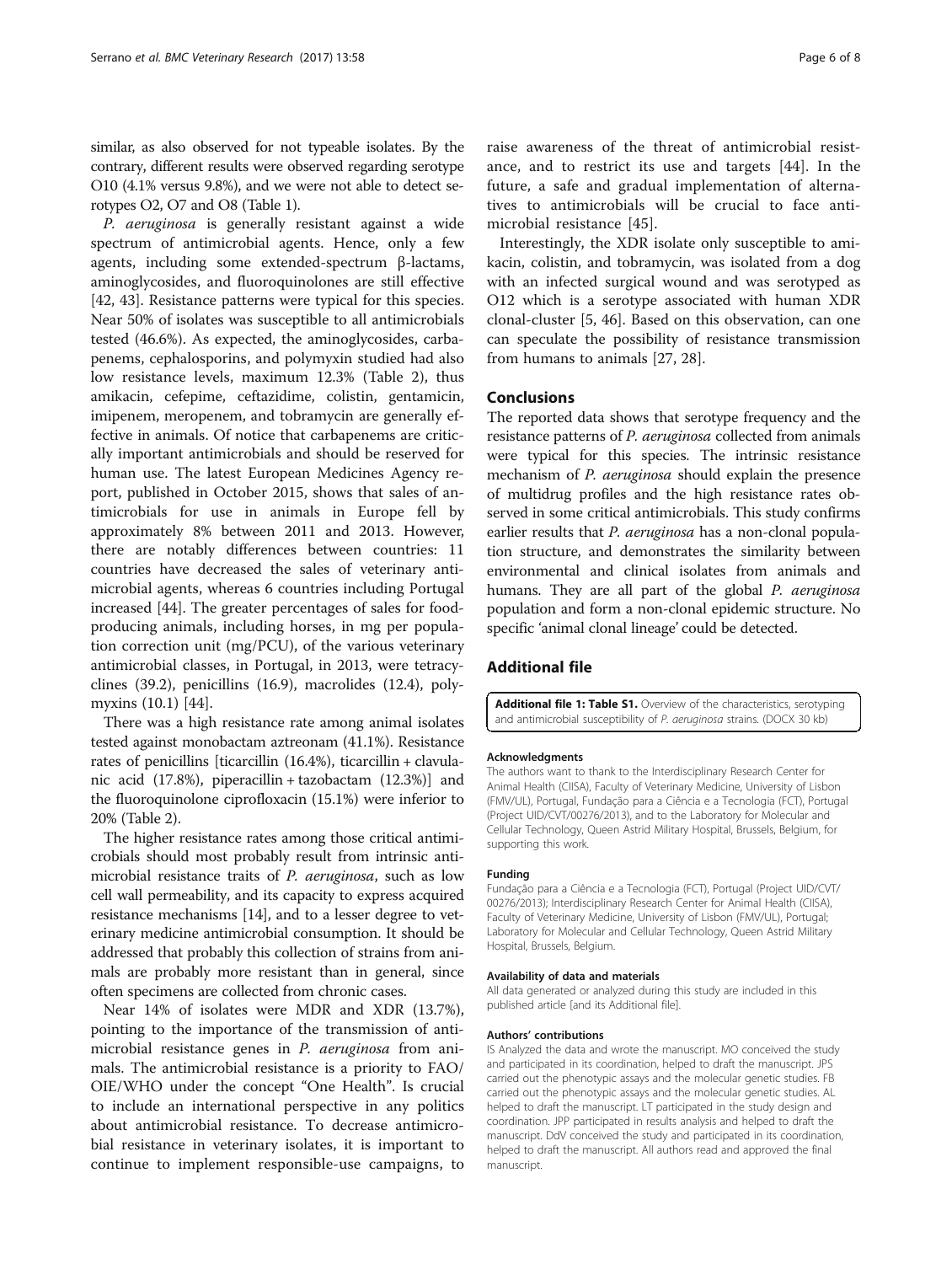#### <span id="page-6-0"></span>Competing interests

The authors declare that they have no competing interests.

#### Consent for publication

Not applicable.

#### Ethics approval and consent to participate

Not applicable.

### Author details

<sup>1</sup>CIISA/Faculty of Veterinary Medicine, University of Lisbon, Lisbon, Portugal. <sup>2</sup> Laboratory for Molecular and Cellular Technology, Queen Astrid Military Hospital, Brussels, Belgium.

### Received: 4 November 2016 Accepted: 15 February 2017 Published online: 21 February 2017

#### References

- 1. Lyczak JB, Cannon CL, Pier GB. Establishment of Pseudomonas aeruginosa infection: lessons from a versatile opportunist. Microbes Infect. 2000;2(9): 1051–60.
- 2. Talbot GH, Bradley J, Edwards Jr JE, Gilbert D, Scheld M, Bartlett JG. Bad bugs need drugs: an update on the development pipeline from the Antimicrobial Availability Task Force of the Infectious Diseases Society of America. Clin Infect Dis. 2006;42(5):657–68.
- 3. Goldberg JB. Pseudomonas: global bacteria. Trends Microbiol. 2000;8(2):55–7.
- 4. Pirnay JP, De Vos D, Cochez C, Bilocq F, Vanderkelen A, Zizi M, Ghysels B, Cornelis P. Pseudomonas aeruginosa displays an epidemic population structure. Environ Microbiol. 2002;4(12):898–911.
- 5. Pirnay JP, Bilocq F, Pot B, Cornelis P, Zizi M, Van Eldere J, Deschaght P, Vaneechoutte M, Jennes S, Pitt T, et al. Pseudomonas aeruginosa population structure revisited. PloS One. 2009;4(11), e7740.
- 6. Silby MW, Winstanley C, Godfrey SA, Levy SB, Jackson RW. Pseudomonas genomes: diverse and adaptable. FEMS Microbiol Rev. 2011;35(4):652–80.
- 7. Rahme LG, Ausubel FM, Cao H, Drenkard E, Goumnerov BC, Lau GW, Mahajan-Miklos S, Plotnikova J, Tan MW, Tsongalis J, et al. Plants and animals share functionally common bacterial virulence factors. Proc Natl Acad Sci USA. 2000;97(16):8815–21.
- 8. Apidianakis Y, Rahme LG. Drosophila melanogaster as a model host for studying Pseudomonas aeruginosa infection. Nat Protoc. 2009;4(9):1285–94.
- 9. Miyata S, Casey M, Frank DW, Ausubel FM, Drenkard E. Use of the Galleria mellonella caterpillar as a model host to study the role of the type III secretion system in Pseudomonas aeruginosa pathogenesis. Infect Immun. 2003;71(5):2404–13.
- 10. Clatworthy AE, Lee JS, Leibman M, Kostun Z, Davidson AJ, Hung DT. Pseudomonas aeruginosa infection of zebrafish involves both host and pathogen determinants. Infect Immun. 2009;77(4):1293–303.
- 11. Potvin E, Lehoux DE, Kukavica-Ibrulj I, Richard KL, Sanschagrin F, Lau GW, Levesque RC. In vivo functional genomics of Pseudomonas aeruginosa for high-throughput screening of new virulence factors and antibacterial targets. Environ Microbiol. 2003;5(12):1294–308.
- 12. Snouwaert JN, Brigman KK, Latour AM, Malouf NN, Boucher RC, Smithies O, Koller BH. An animal model for cystic fibrosis made by gene targeting. Science. 1992;257(5073):1083–8.
- 13. Ledbetter EC, Mun JJ, Kowbel D, Fleiszig SM. Pathogenic phenotype and genotype of Pseudomonas aeruginosa isolates from spontaneous canine ocular infections. Invest Ophthalmol Vis Sci. 2009;50(2):729–36.
- 14. Nam HM, Lim SK, Kang HM, Kim JM, Moon JS, Jang KC, Kim JM, Joo YS, Jung SC. Prevalence and antimicrobial susceptibility of gram-negative bacteria isolated from bovine mastitis between 2003 and 2008 in Korea. J Dairy Sci. 2009;92(5):2020–6.
- 15. Sela S, Hammer-Muntz O, Krifucks O, Pinto R, Weisblit L, Leitner G. Phenotypic and genotypic characterization of Pseudomonas aeruginosa strains isolated from mastitis outbreaks in dairy herds. J Dairy Res. 2007; 74(4):425–9.
- 16. Sura R, Creden A, Van Kruiningen HJ. Pseudomonas-associated discospondylitis in a two-month-old llama. J Vet Diagn Invest. 2008;20(3):349–52.
- 17. McKay L, Rose CD, Matousek JL, Schmeitzel LS, Gibson NM, Gaskin JM. Antimicrobial testing of selected fluoroquinolones against Pseudomonas aeruginosa isolated from canine otitis. J Am Anim Hosp Assoc. 2007;43(6):307–12.
- 18. Rubin J, Walker RD, Blickenstaff K, Bodeis-Jones S, Zhao S. Antimicrobial resistance and genetic characterization of fluoroquinolone resistance of Pseudomonas aeruginosa isolated from canine infections. Vet Microbiol. 2008;131(1-2):164–72.
- 19. Hillier A, Alcorn JR, Cole LK, Kowalski JJ. Pyoderma caused by Pseudomonas aeruginosa infection in dogs: 20 cases. Vet Dermatol. 2006;17(6):432–9.
- 20. Lin CT, Petersen-Jones SM. Antibiotic susceptibility of bacteria isolated from cats with ulcerative keratitis in Taiwan. J Small Anim Pract. 2008;49(2):80–3.
- 21. Werckenthin C, Alesik E, Grobbel M, Lubke-Becker A, Schwarz S, Wieler LH, Wallmann J. Antimicrobial susceptibility of Pseudomonas aeruginosa from dogs and cats as well as Arcanobacterium pyogenes from cattle and swine as determined in the BfT-GermVet monitoring program 2004-2006. Berl Munch Tierarztl Wochenschr. 2007;120(9-10):412–22.
- 22. Weese JS. A review of multidrug resistant surgical site infections. Vet Comp Orthop Traumatol. 2008;21(1):1–7.
- 23. Haenni M, Hocquet D, Ponsin C, Cholley P, Guyeux C, Madec JY, Bertrand X. Population structure and antimicrobial susceptibility of Pseudomonas aeruginosa from animal infections in France. BMC Vet Res. 2015;11:9.
- 24. De Vos D, Lim Jr A, Pirnay JP, Struelens M, Vandenvelde C, Duinslaeger L, Vanderkelen A, Cornelis P. Direct detection and identification of Pseudomonas aeruginosa in clinical samples such as skin biopsy specimens and expectorations by multiplex PCR based on two outer membrane lipoprotein genes, oprl and oprL. J Clin Microbiol. 1997;35(6):1295-9.
- 25. Masuda N, Sakagawa E, Ohya S. Outer membrane proteins responsible for multiple drug resistance in Pseudomonas aeruginosa. Antimicrob Agents Chemother. 1995;39(3):645–9.
- 26. Nikaido H. Prevention of drug access to bacterial targets: permeability barriers and active efflux. Science. 1994;264(5157):382–8.
- 27. Mohan K, Fothergill JL, Storrar J, Ledson MJ, Winstanley C, Walshaw MJ. Transmission of Pseudomonas aeruginosa epidemic strain from a patient with cystic fibrosis to a pet cat. Thorax. 2008;63(9):839–40.
- 28. Wang Y, Wang X, Schwarz S, Zhang R, Lei L, Liu X, Lin D, Shen J. IMP-45 producing multidrug-resistant Pseudomonas aeruginosa of canine origin. J Antimicrob Chemother. 2014;69(9):2579–81.
- 29. Alonso A, Rojo F, Martinez JL. Environmental and clinical isolates of Pseudomonas aeruginosa show pathogenic and biodegradative properties irrespective of their origin. Environ Microbiol. 1999;1(5):421–30.
- 30. Romling U, Wingender J, Muller H, Tummler B. A major Pseudomonas aeruginosa clone common to patients and aquatic habitats. Appl Environ Microbiol. 1994;60(6):1734–8.
- 31. Liu PV, Wang S. Three new major somatic antigens of Pseudomonas aeruginosa. J Clin Microbiol. 1990;28(5):922–5.
- 32. CLSI. Performance Standards for Antimicrobial Disk and Dilution Susceptibility Tests for Bacteria Isolated from Animals, CLSI supplement VET01S. 3rd ed. Wayne: Clinical and Laboratory Standards Institute; 2015.
- 33. CLSI. Performance Standards for Antimicrobial Susceptibility Testing, CLSI supplement M100-S25. Wayne: Clinical and Laboratory Standards Institute; 2015.
- 34. Doleans-Jordheim A, Cournoyer B, Bergeron E, Croize J, Salord H, Andre J, Mazoyer MA, Renaud FN, Freney J. Reliability of Pseudomonas aeruginosa semi-automated rep-PCR genotyping in various epidemiological situations. Eur J Clin Microbiol Infect Dis. 2009;28(9):1105–11.
- 35. Magiorakos AP, Srinivasan A, Carey RB, Carmeli Y, Falagas ME, Giske CG, Harbarth S, Hindler JF, Kahlmeter G, Olsson-Liljequist B, et al. Multidrugresistant, extensively drug-resistant and pandrug-resistant bacteria: an international expert proposal for interim standard definitions for acquired resistance. Clin Microbiol Infect. 2012;18(3):268–81.
- 36. Olive DM, Bean P. Principles and applications of methods for DNA-based typing of microbial organisms. J Clin Microbiol. 1999;37(6):1661–9.
- 37. Maatallah M, Bakhrouf A, Habeeb MA, Turlej-Rogacka A, Iversen A, Pourcel C, Sioud O, Giske CG. Four genotyping schemes for phylogenetic analysis of Pseudomonas aeruginosa: comparison of their congruence with multi-locus sequence typing. PLoS One. 2013;8(12), e82069.
- 38. Khan NH, Ahsan M, Yoshizawa S, Hosoya S, Yokota A, Kogure K. Multilocus sequence typing and phylogenetic analyses of Pseudomonas aeruginosa Isolates from the ocean. Appl Environ Microbiol. 2008;74(20):6194–205.
- 39. Enright MC, Spratt BG. A multilocus sequence typing scheme for Streptococcus pneumoniae: identification of clones associated with serious invasive disease. Microbiology. 1998;144(Pt 11):3049–60.
- 40. Spratt BG. Multilocus sequence typing: molecular typing of bacterial pathogens in an era of rapid DNA sequencing and the internet. Curr Opin Microbiol. 1999; 2(3):312–6.